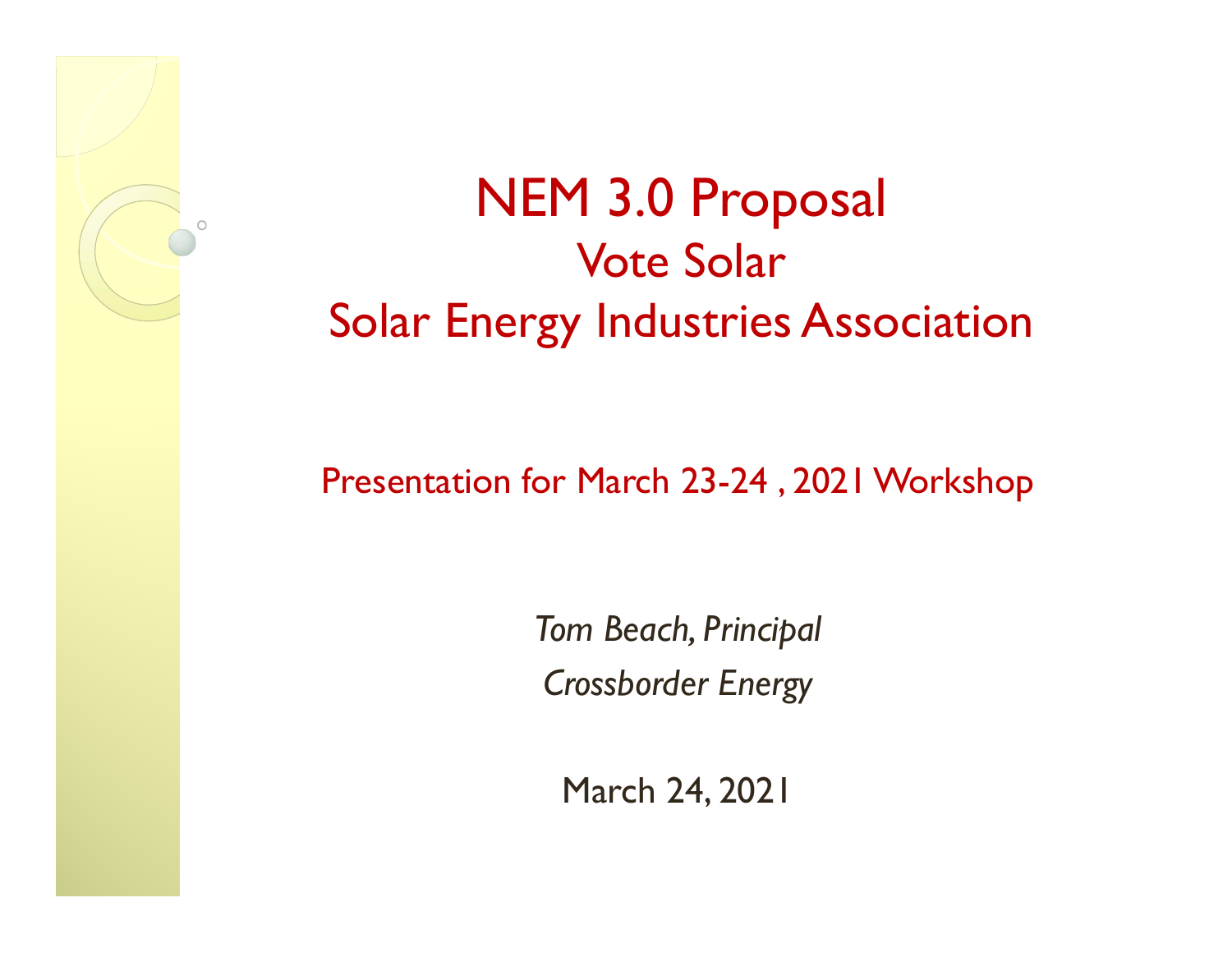

#### Looking Forward

- $\bullet$  On-site solar is a foundation for electrification
	- $\circ$ Synergies with other DERs, to supply low-cost, on-site clean energy
	- $\circ$ Constraints on 100% utility-scale renewables
	- $\circ$ Rate design should be a platform for all DERs.
- Expand access to solar to all Californians
	- Key solution to promote equity among all ratepayers
- $\bullet$ Reasonable transition to solar-plus-storage (S+S)
- $\bullet$ Preserve customers' right to self-generate
- $\bullet$  Provide policy certainty & consumer protection
	- $\circ$ Lifecycle analysis
	- $\circ$ Known export compensation
	- $\circ$ Respect past commitments to NEM 1.0 and 2.0 customers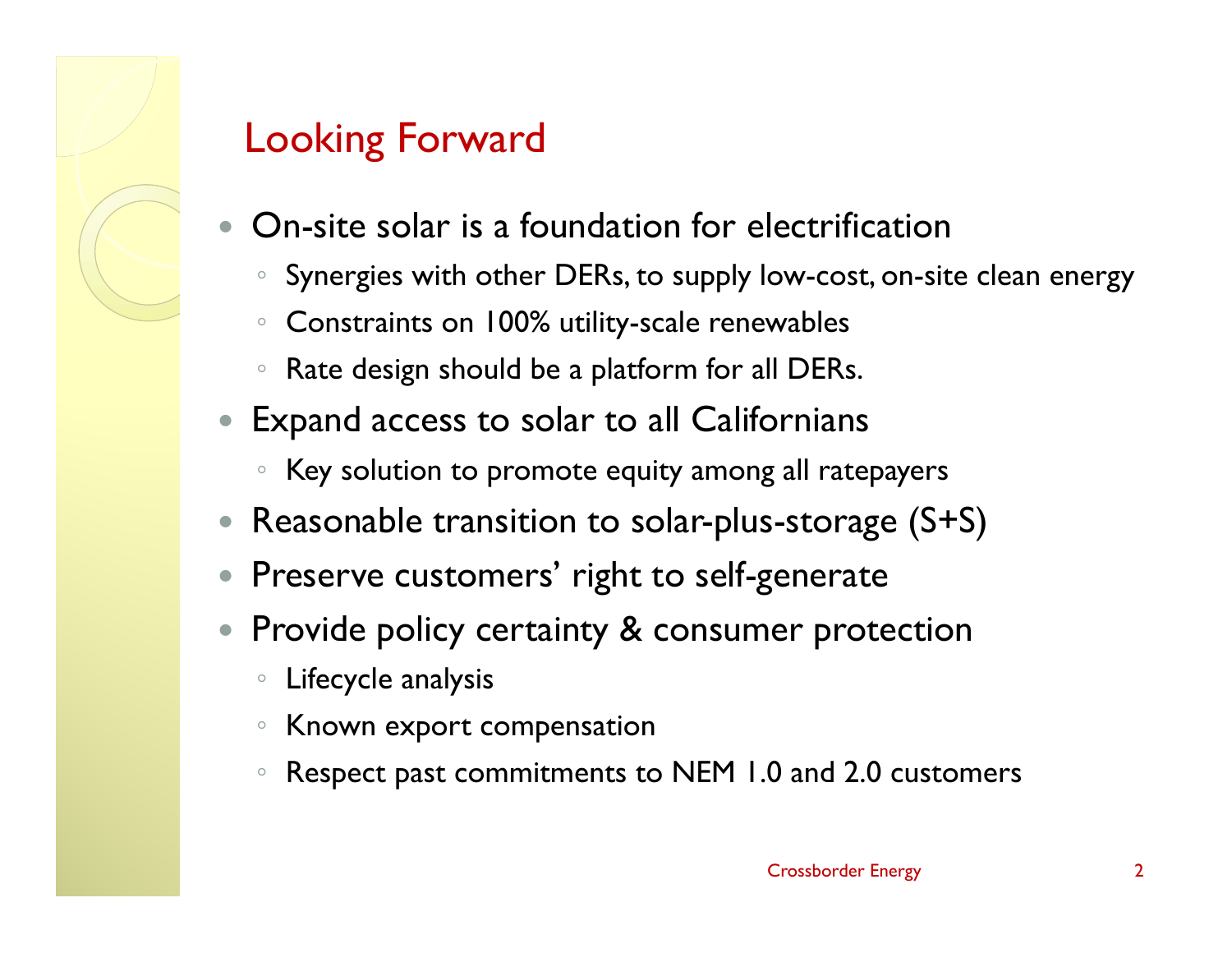

#### Achieving Balance

- $\bullet$  Examine cost-effectiveness from multiple perspectives
	- 1.System as a whole – TRC and Societal tests
	- 2.DER customers – Participant Cost Test (PCT)
	- 3.Non-participating customer rates – RIM test
- $\bullet$  Impacts on nonparticipants – consider all equities:
	- Need for demand-side resources / lack of alternatives
	- Societal benefits not provided by supply-side resources
		- $\bullet$ Land use
		- Local economic benefits
	- RIM Test is not used for other demand-side programs
		- "Hardly Any Winners Test" Amory Lovins
	- Vote Solar and SEIA recognize the need to reduce non-participant rate impacts over time.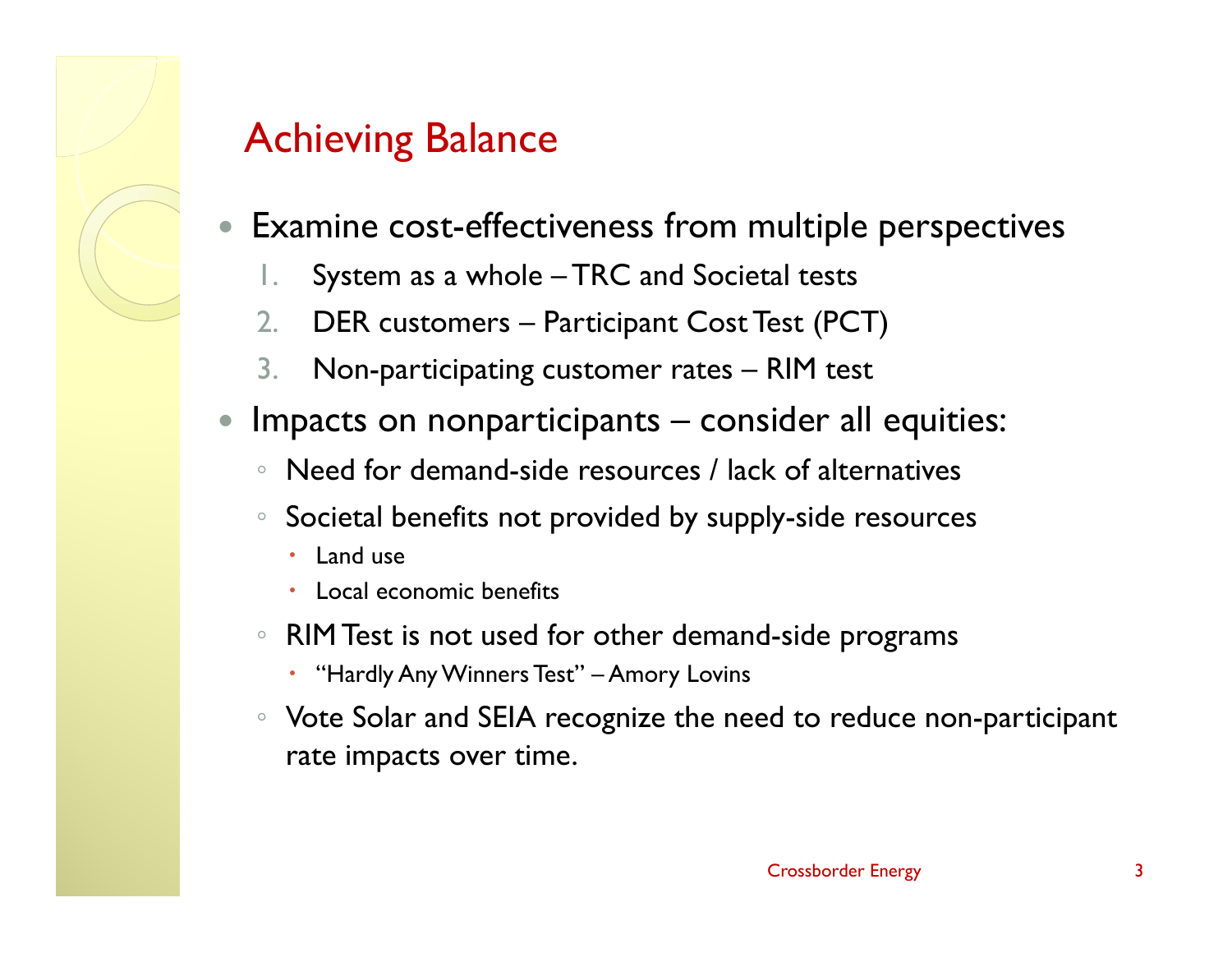#### NEM 3.0 General Market Tariff - Residential

- $\bullet$  Use an IOU electrification rate
	- $\, \circ \,$  SCE customers also could use the default TOU rate.
- $\bullet$  Export rate stepdown for five years: 2023 to 2027
	- $\circ$ Goal: ACC benefits = bill savings in 2027 (on a lifecyle basis)
	- $\circ$ Export rate would be a defined % of the retail rate
	- $\circ$ 20 years of certainty for the export rate %
	- $\circ$ Same stepdown for solar-only and S+S
- $\bullet$ Net billing structure
- $\bullet$  Effective January 1, 2023
	- Re-evaluate no sooner than 2030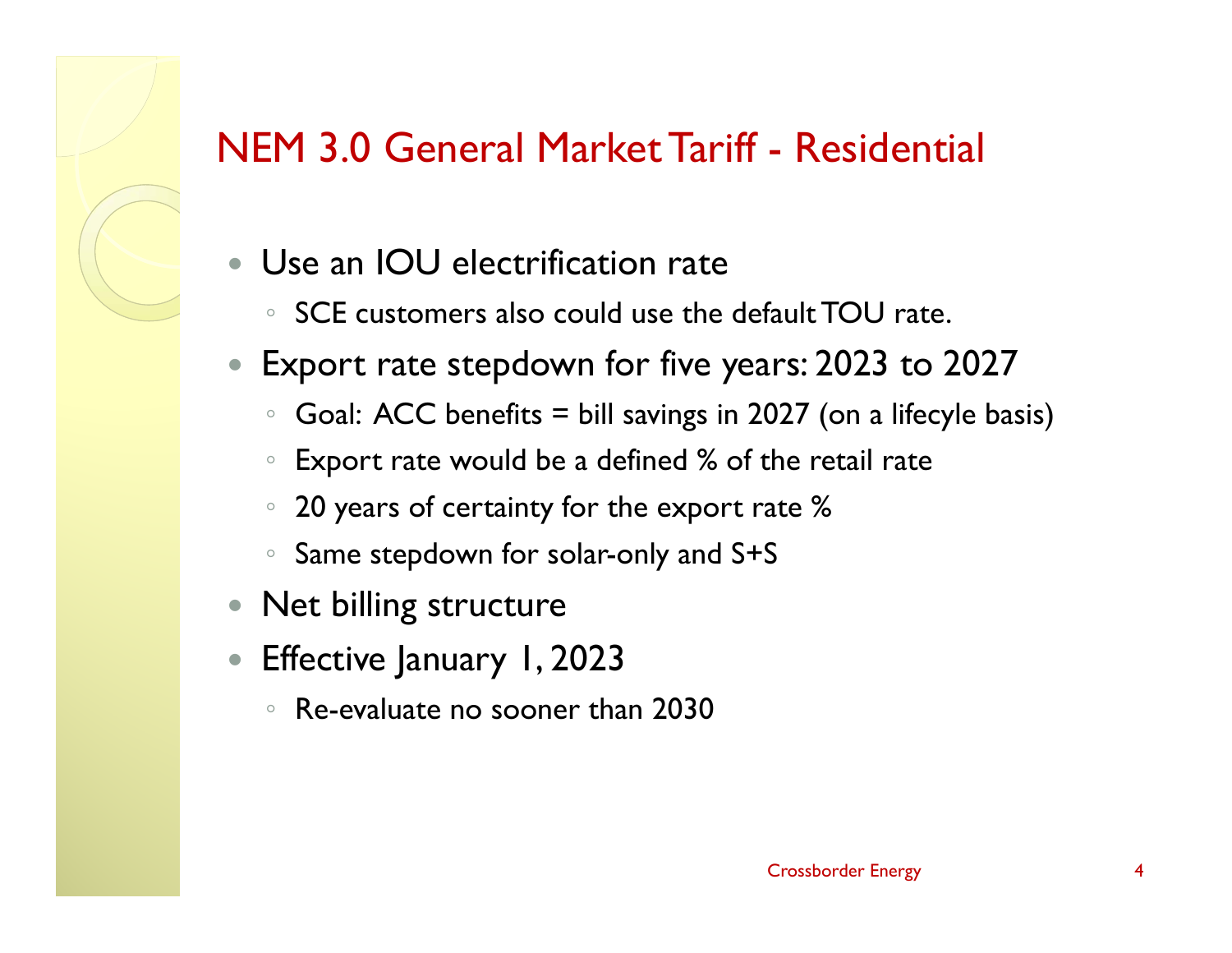## Proposed qualifying IOU electrification rates

- $\bullet$  PG&E
	- EV2A (approved in last GRC)
	- $\, \circ \,$  E-ELEC (under development in current GRC Phase 2)

#### • SCE

- E-TOU-PRIME (approved in last GRC)
- $\, \circ \,$  E-TOU-C (default rate with large POP differences)

#### ● SDG&E

- Untiered electrification rate with a fixed charge to be filed in September 2021
- $\circ$ DR-SES (currently closed)
- EV-TOU-5 (EVs only)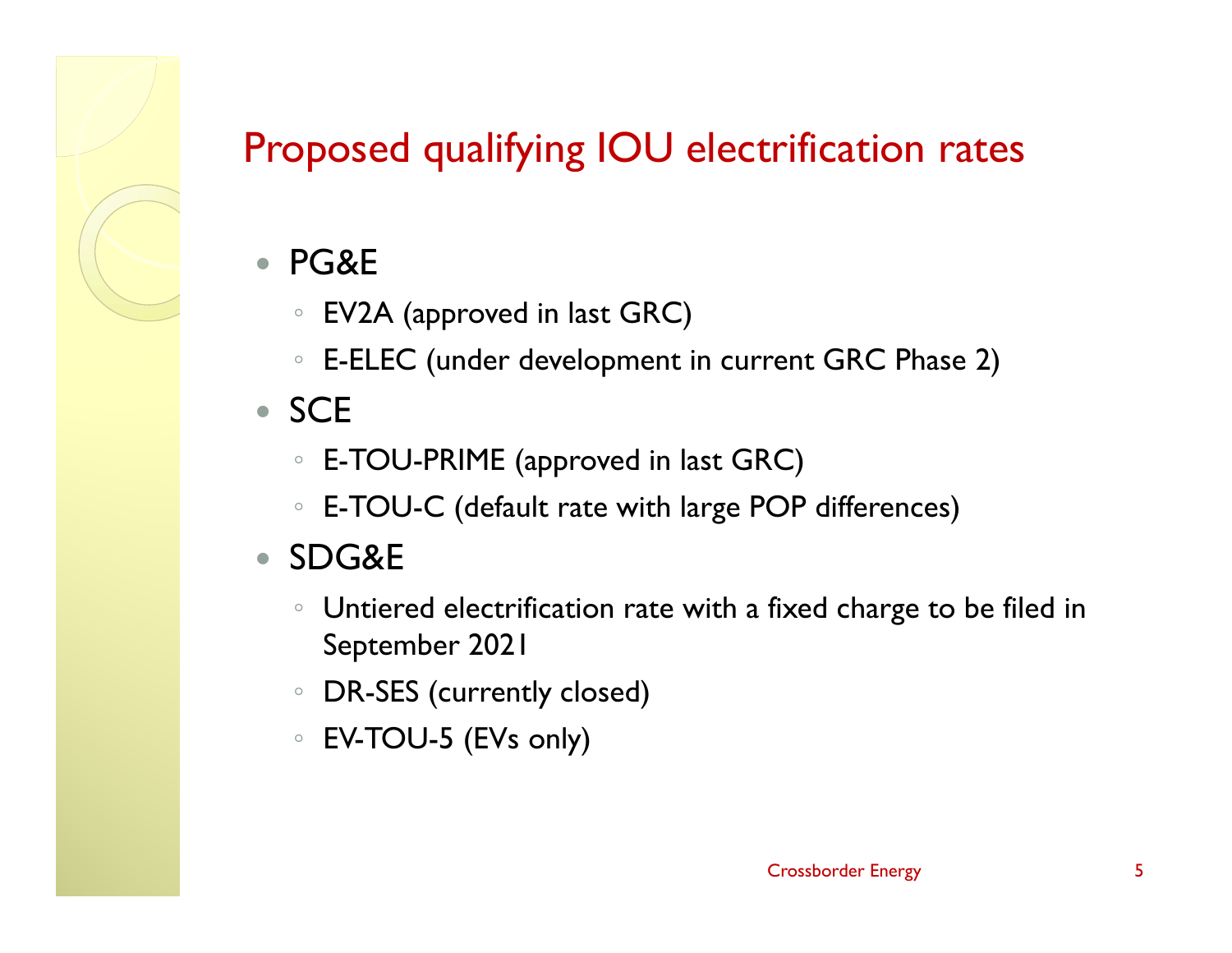#### Need a common rate platform for all DERs

 $\bullet$ Solar will be just one of many DERs in an electrified world.

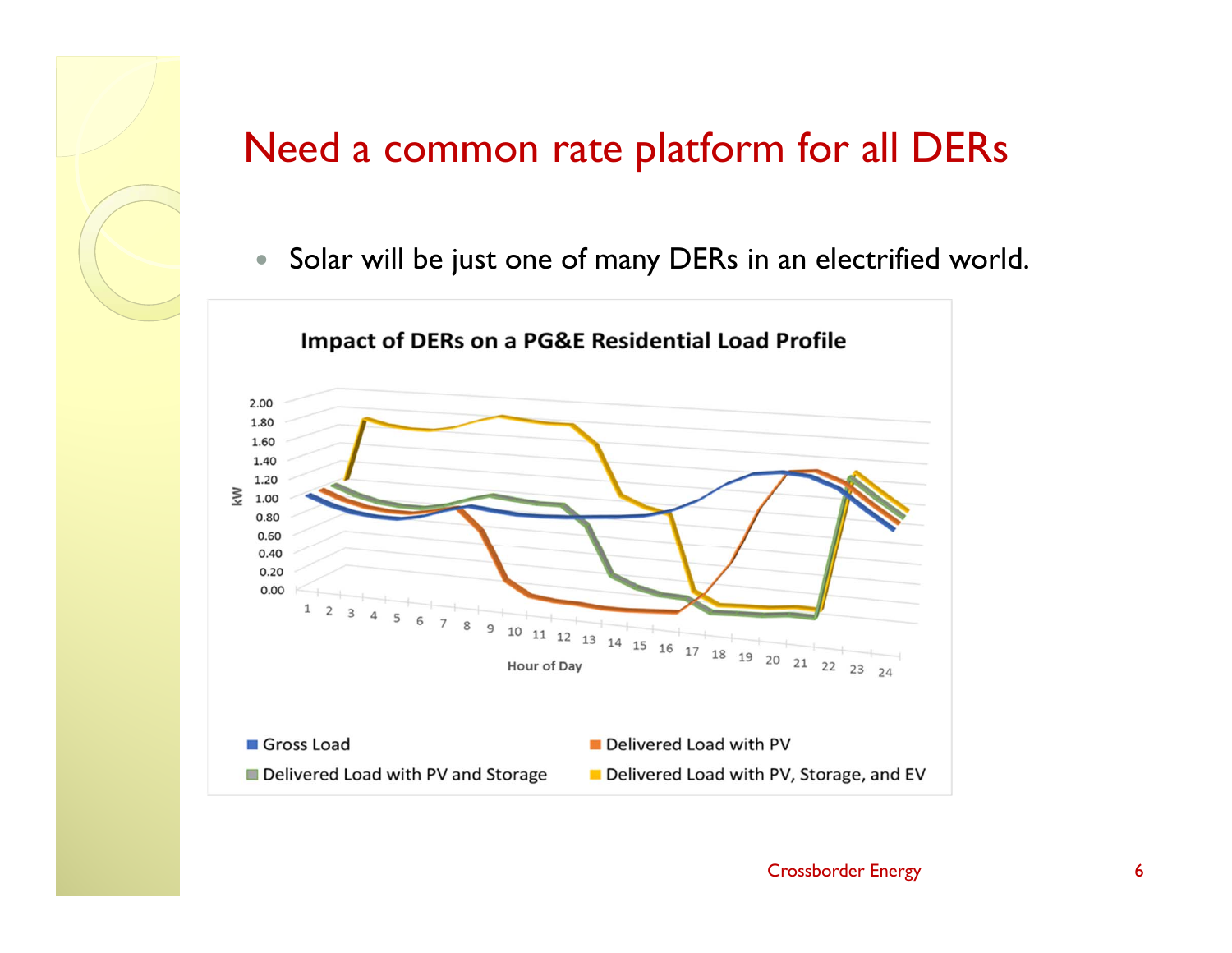#### Design of the Export Rate Stepdown

- Steps by residential solar capacity (MW)
	- Assume an average year of recent growth (2016-2020) per step
- Apply an Export % to the NEM 2.0 export rate
- $\bullet$ Proposed Steps and Export %s

| <b>Step</b>    | <b>Export Percentage</b>                |                         | <b>Cumulative MW</b><br>at the End of Each Step |            |                  | <b>Expected</b><br>Year for |
|----------------|-----------------------------------------|-------------------------|-------------------------------------------------|------------|------------------|-----------------------------|
|                | <b>PG&amp;E</b> and<br><b>SDG&amp;E</b> | <b>SCE</b>              | PG&E                                            | <b>SCE</b> | <b>SDG&amp;E</b> | <b>Each Step</b>            |
|                | Electrification<br>rate                 | Electrification<br>rate | 375                                             | 260        | 145              | 2023                        |
| 2              | 95%                                     | 95%                     | 750                                             | 520        | 290              | 2024                        |
| 3              | 85%                                     | 90%                     | 1,125                                           | 780        | 435              | 2025                        |
| $\overline{4}$ | 70%                                     | 85%                     | 1,500                                           | 1,040      | 580              | 2026                        |
| 5              | 50%                                     | 75%                     | 1,875                                           | 1,300      | 625              | 2027                        |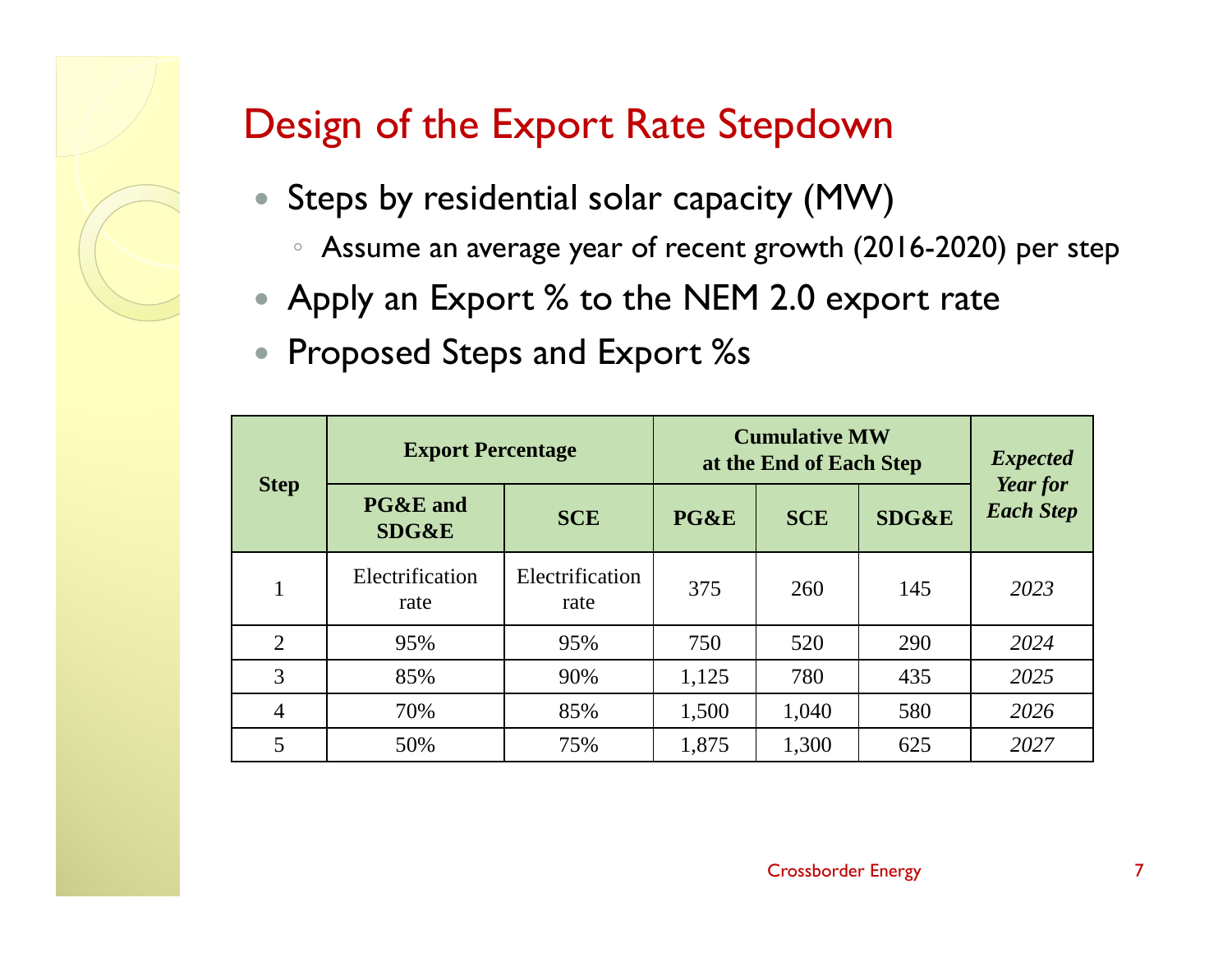#### Other Key Features

- We use the quantifiable resiliency benefits of S+S.
- Use 2020 ACC as the basis for net surplus compensation
- Allow up to 50% oversizing
	- $\circ$ Important if customers are to manage load growth
- Same legacy policy as NEM 1.0 and 2.0
	- ∘ Critical to encourage customer investments in solar <u>and</u> storage
- $\bullet$ Monthly billing as the default
- $\bullet$  Continuation of these elements from NEM 2.0:
	- $^{\circ}$ Removal of certain NBCs from export rates, before export %
	- $\circ$ \$10 minimum bill
	- $\circ$ Netting intervals adopted in D. 16-01-044 and D. 19-04-019
- Continue to develop grid services from BTM resources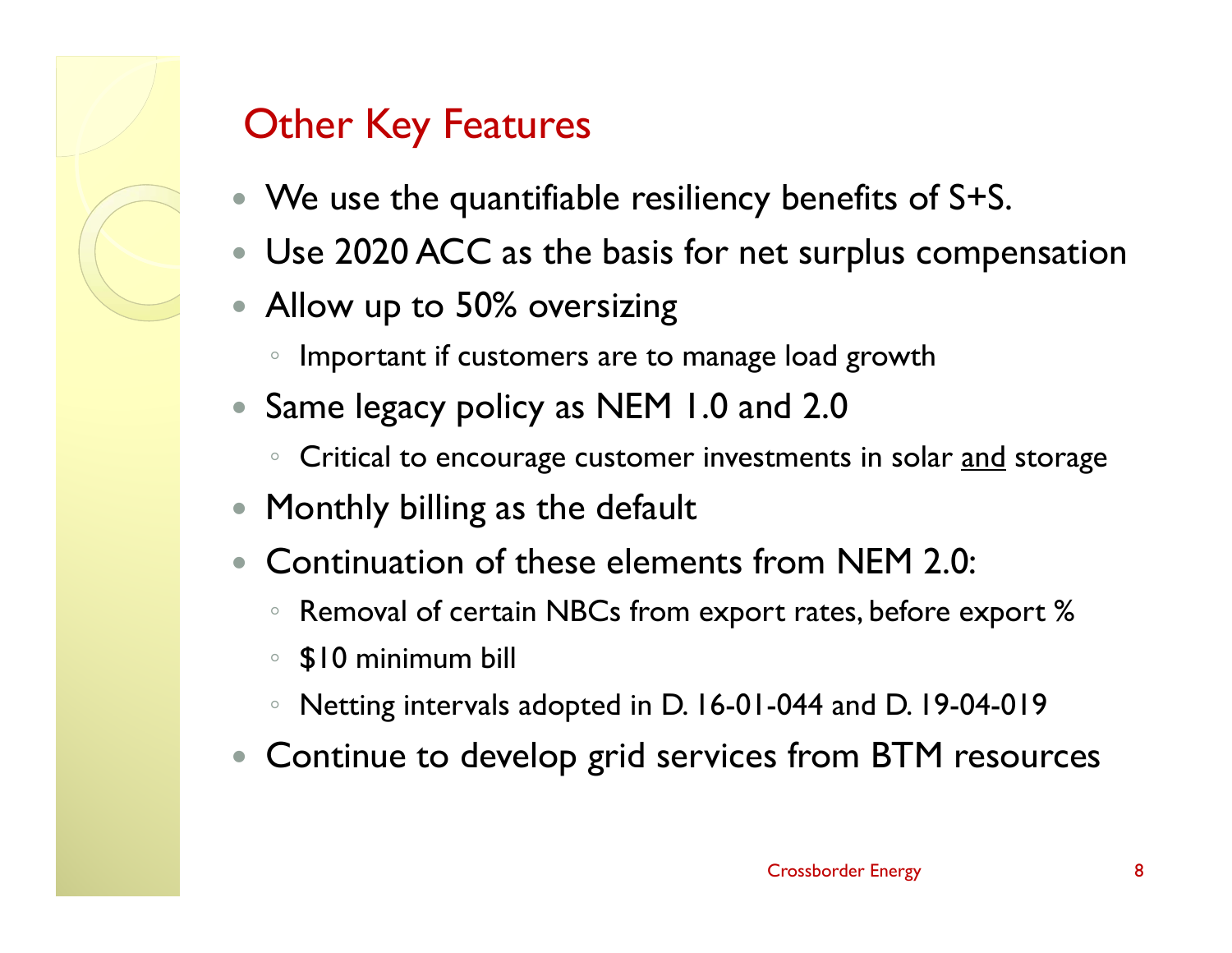

#### NEM 3.0 General Market Tariff – C&I

- No change from NEM 2.0
- Key metrics
	- Lower bill savings due to C&I rate structures
	- $\bullet$ Similar benefits as residential from the 2020 ACC
	- $\bullet$ Growth has lagged in recent years due to the TOU period change.

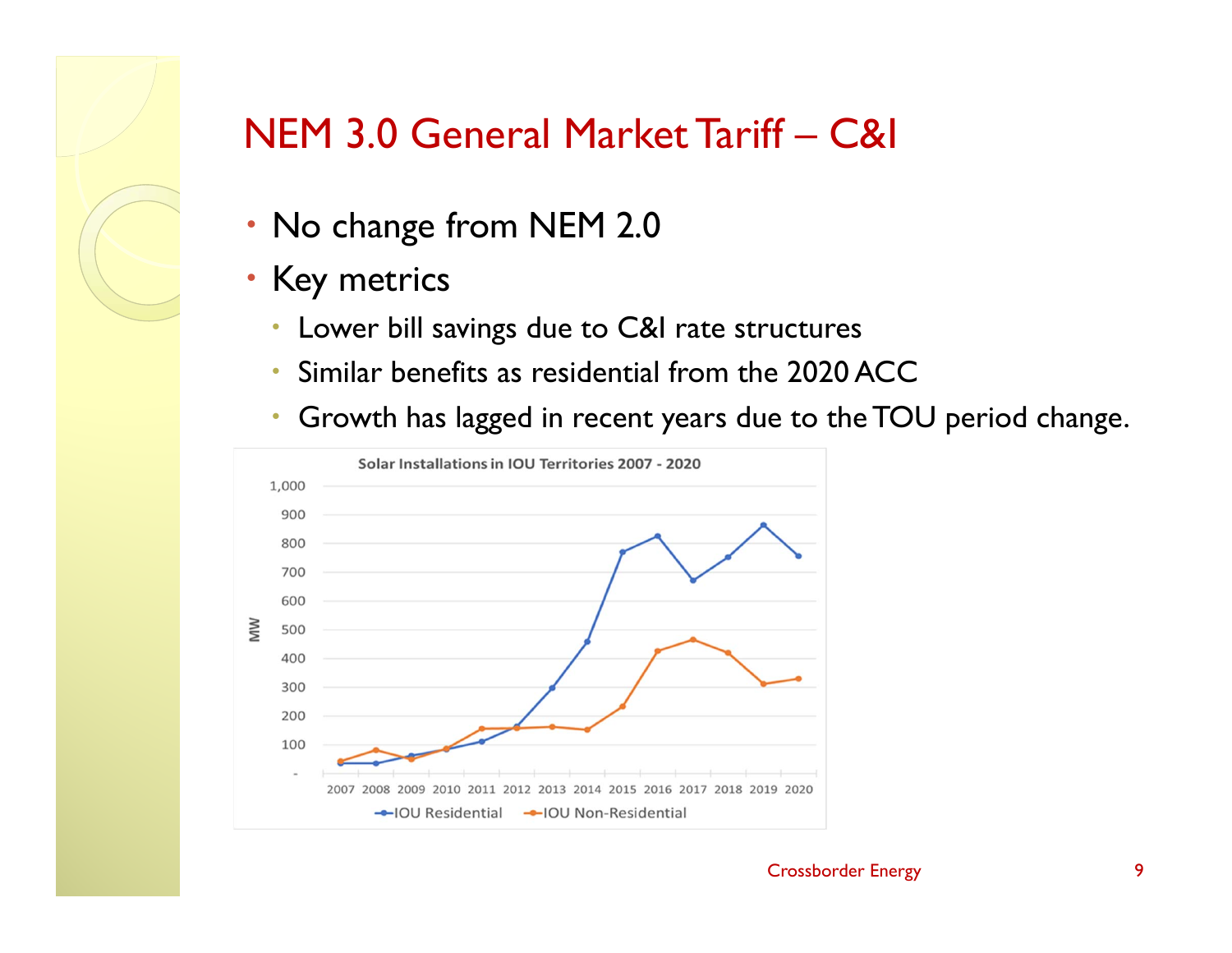## TRC Analysis

- $\bullet$  Solar and Solar-plus-storage are cost-effective resources for the CAISO electric system.
	- $\circ$ Costs: lifecycle LCOEs
	- $\circ$ Benefits: 25-year levelized avoided costs from the 2020 ACC

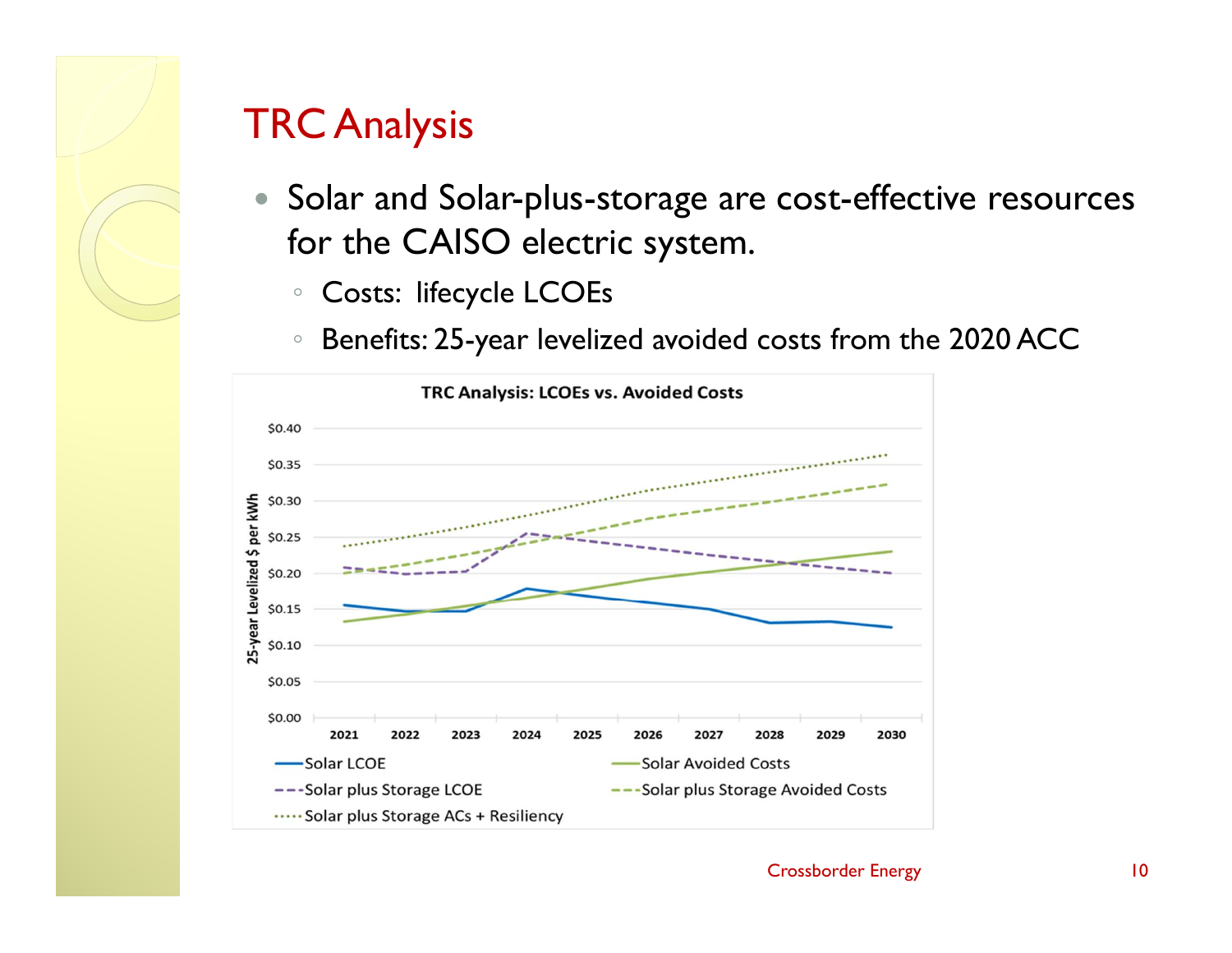#### RIM Analysis

- ACC benefits = bill savings in 2027 (on a lifecyle basis)
- $\bullet$ \$960 million in savings vs. NEM 2.0 from 2023-2020



**SDG&E - RIM Comparison**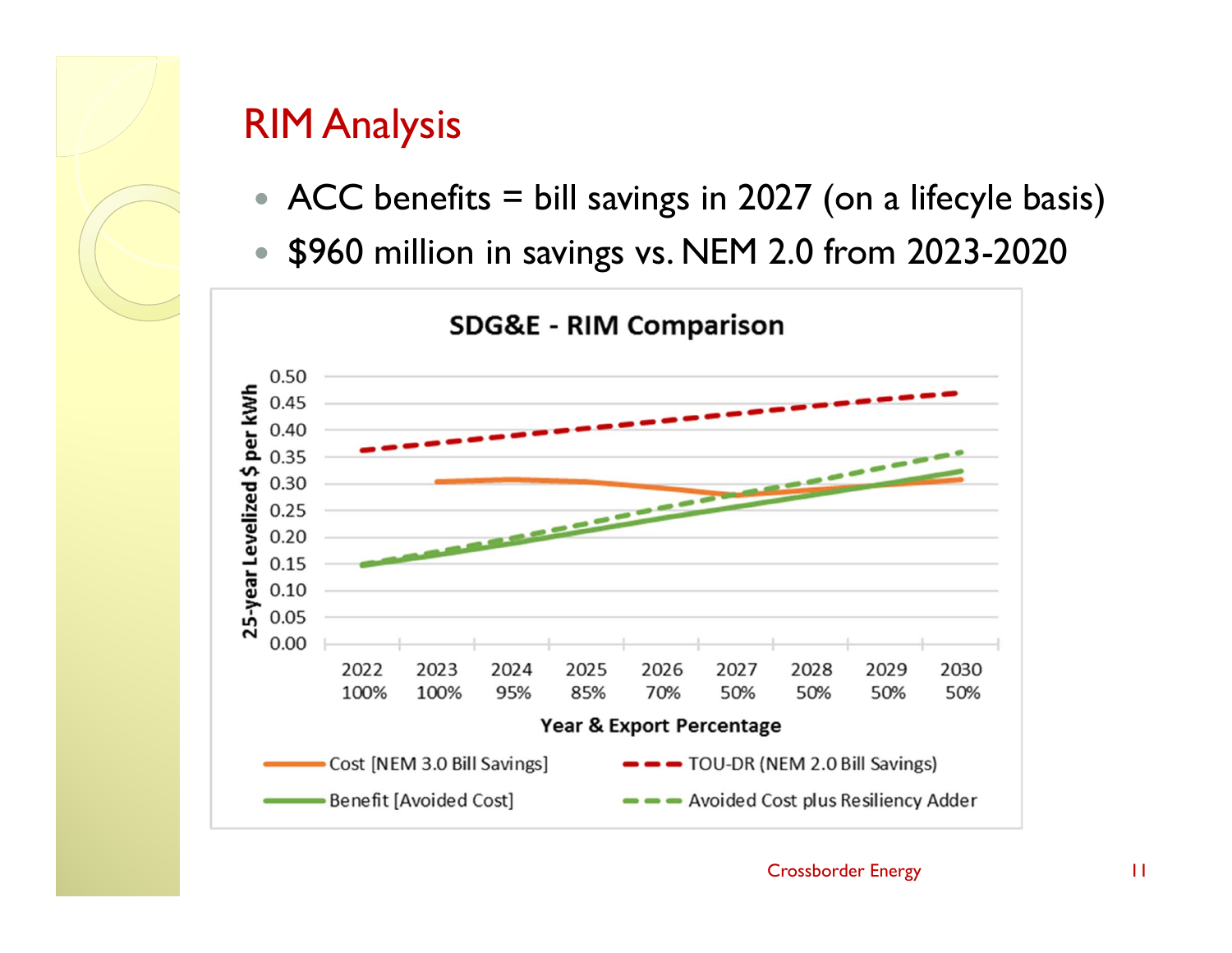### PCT Analysis

- $\bullet$  Lower PCT results than NEM 2.0
	- PCT scores of 1.36 to 1.53 after 2024
	- Simple paybacks 7-8 years for solar, 9-11 years for S+S
- $\bullet$  Challenges:
	- $\, \circ \,$  Uncertain costs and availability of battery storage
	- $\, \circ \,$  Federal ITC stepdown to zero in residential market in 2024
	- $\circ$ More challenging rate structure
	- $\circ$ Larger investment required for solar-plus-storage
	- Reduced export rates